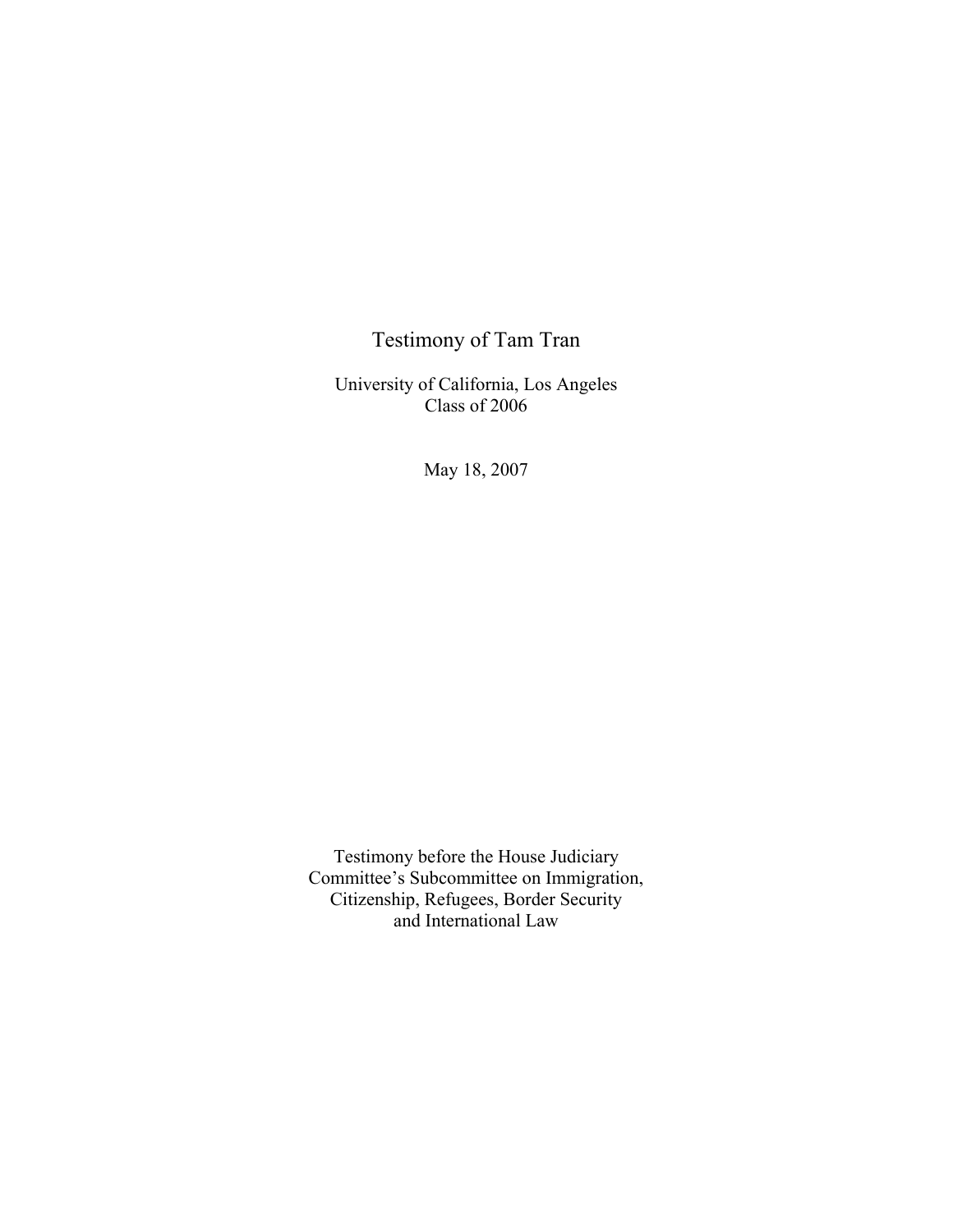I hate filling out forms, especially the ones that limit me to checking off boxes for categories I don't even identity with. Place of birth? Germany. But I'm not German. Ethnicity? I'm Vietnamese, but I've never been to Vietnam. However, these forms never ask me where I was raised or educated. I was born in Germany, my parents are Vietnamese, but I have been American raised and educated for the past 18 years.

 My parents escaped the Vietnam War as boat people and were rescued by the German Navy. In Vietnam, my mother had to drop out of middle school to help support her family as a street vendor. My father was a bit luckier; he was college educated, but the value of his education has diminished in this country due to his inability to speak English fluently.

They lived in Germany as refugees and during that time, I was born. My family came to the United States when I was six to reunite with relatives who fled to California, because, after all, this was America. It is extremely difficult to win a political asylum case, but my parents took that chance because they truly believed they were asylees of a country they no longer considered home and which also posed a threat to their livelihood. Despite this, they lost the case. The immigration court ordered us deported to Germany. However, when we spoke to the German consulate, they told us, "We don't want you. You're not German." Germany does not grant birthright citizenship, so on application forms when I come across the question that asks for my citizenship, I rebelliously mark "other" and write in "the world." But the truth is, I am culturally an American, and more specifically, I consider myself a Southern Californian. I grew up watching Speed Racer and Mighty Mouse every Saturday morning. But as of right now, my national identity is not American and even though I can't be removed from American soil, I cannot become an American unless legislation changes.

 In December, I graduated with a bachelor's degree in American Literature and Culture with Latin, Departmental and College honors from UCLA. I thought, finally, after all these years of working multiple jobs and applying to countless scholarships all while taking more than 15 units every quarter, were going to pay off. And it did seem to be paying off. I found a job right away in my field as a full-time film editor and videographer with a documentary project at UCLA. I also applied to graduate school and was accepted to a Ph.D. program in Cultural Studies. I was awarded a department fellowship and the minority fellowship, but the challenges I faced as an undocumented college student began to surface once again.

 Except the difference this time is I am 24 years old. I suppose this means I'm an adult. I also have a college degree. I guess this also means I'm an educated adult. But for a fact, I know that this means I do have responsibilities to the society I live in. I have the desire and also the ability and skills to help my community by being an academic researcher and socially conscious video documentarian, but I'll have to wait before I can become an accountable member of society. I recently declined the offer to the Ph.D. program because even with these two fellowships, I don't have the money to cover the \$50,000 tuition and living expenses. I'll have to wait before I can really grow up. But that's okay, because when you're in my situation you have to, or learn to, or are forced to make compromises.

With my adult job, I can save up for graduate school next year. Or at least that's what I thought. Three days ago, the day before I boarded my flight to DC, I was informed that it would be my last day at work. My work permit has expired and I won't be able to continue working until I receive a new one. Every year, I must apply for a renewal but never have I received it on time. This means every year around this month, I lose the job that I have. But that's okay.